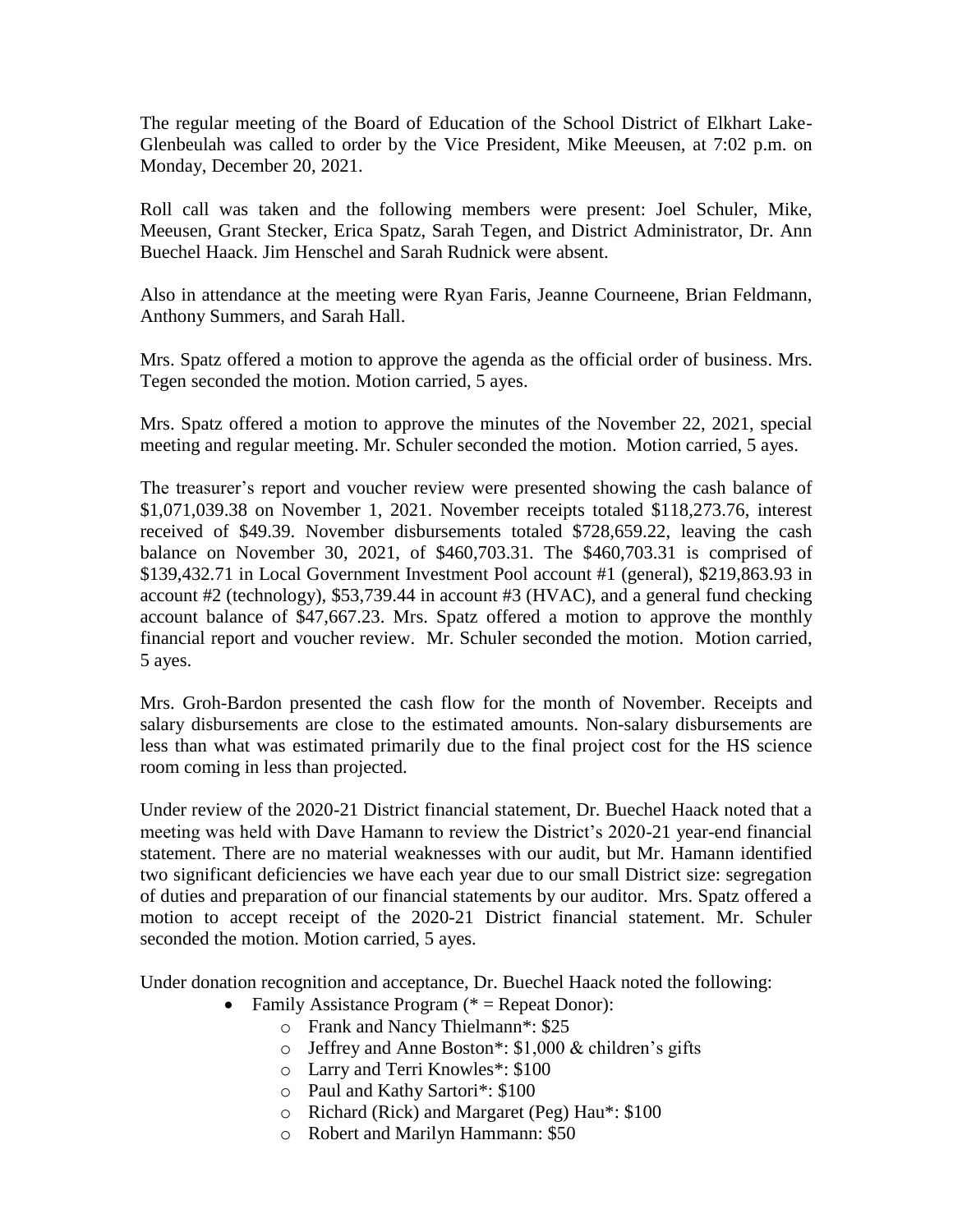## Board of Education Meeting Minutes Page 2 **December 20, 2021**

- Prevea donation to Athletic Department: \$20 for pre-participation physicals done by Prevea (reimburse fee to District)
- Sargento donation of \$1,000 to Wrestling program to be used towards new uniforms
- PTA donation of \$500 towards Safety Patrol (Officer Niemi)
- Cleveland State Bank donation of \$250 to Boys' Basketball program to offset costs associated with Dec. game at Herd Arena
- Received update from Cleveland State Bank: Confirmed will be donating \$30,000 for the new equipment/storage materials for the Fitness Center
- The Child Care received grant funds from the Child Care Counts: Stabilization Payment Program

Mr. Schuler offered a motion to accept the above-mentioned donations and thanked the donors for their generosity. Mrs. Tegen seconded the motion. Motion carried, 5 ayes.

There was no guest correspondence – public comment.

Under guest correspondence – written comment, Dr. Buechel Haack noted emails from Bobbie Stroessner and Kate Baer were included in their Board packets. Thank you notes and emails were received from Kim Wagner, Linda Martin, Jeanne Courneene, Jane Schmidt, Amanda Lieffring, Kayla Groh-Bardon, Jim DeVries, Jaclyn Schmidt, Wendy Spangenberg, Amy Hammes, and Shery Zander.

Mr. Feldmann gave an update on maintenance projects:

-Dad's Excavating is installing drainage this week for the track practice/multi-purpose outside area project.

-The washing machine is on its last leg and needs to be replaced. Mr. Schuler offered a motion to approve the recommended purchase of quote 3A – Wascomat 45 lb. industrial washing machine. Mrs. Tegen seconded the motion. Motion carried, 5 ayes.

There were no early graduation requests.

Under approval of high school course offerings, Mr. Faris noted the following updates: -Class Additions/Revisions:

- Family and Consumer Science Customer Service Techniques, Leadership and Professionalism, and Introduction to Hospitality Marketing courses were deleted. Introduction to Hospitality Business and Team Building & Problem Solving have been added.
- Leadership will be offered every other year and Large Animal Science will be offered every year.
- Physical Education Beginning Yoga will be added
- Distance Learning Course Economics and Business Principles were removed as they are no longer offered. More courses may be available particularly for students interested in education, engineering, criminal justice, psychology, and IT careers.

-Additional Changes: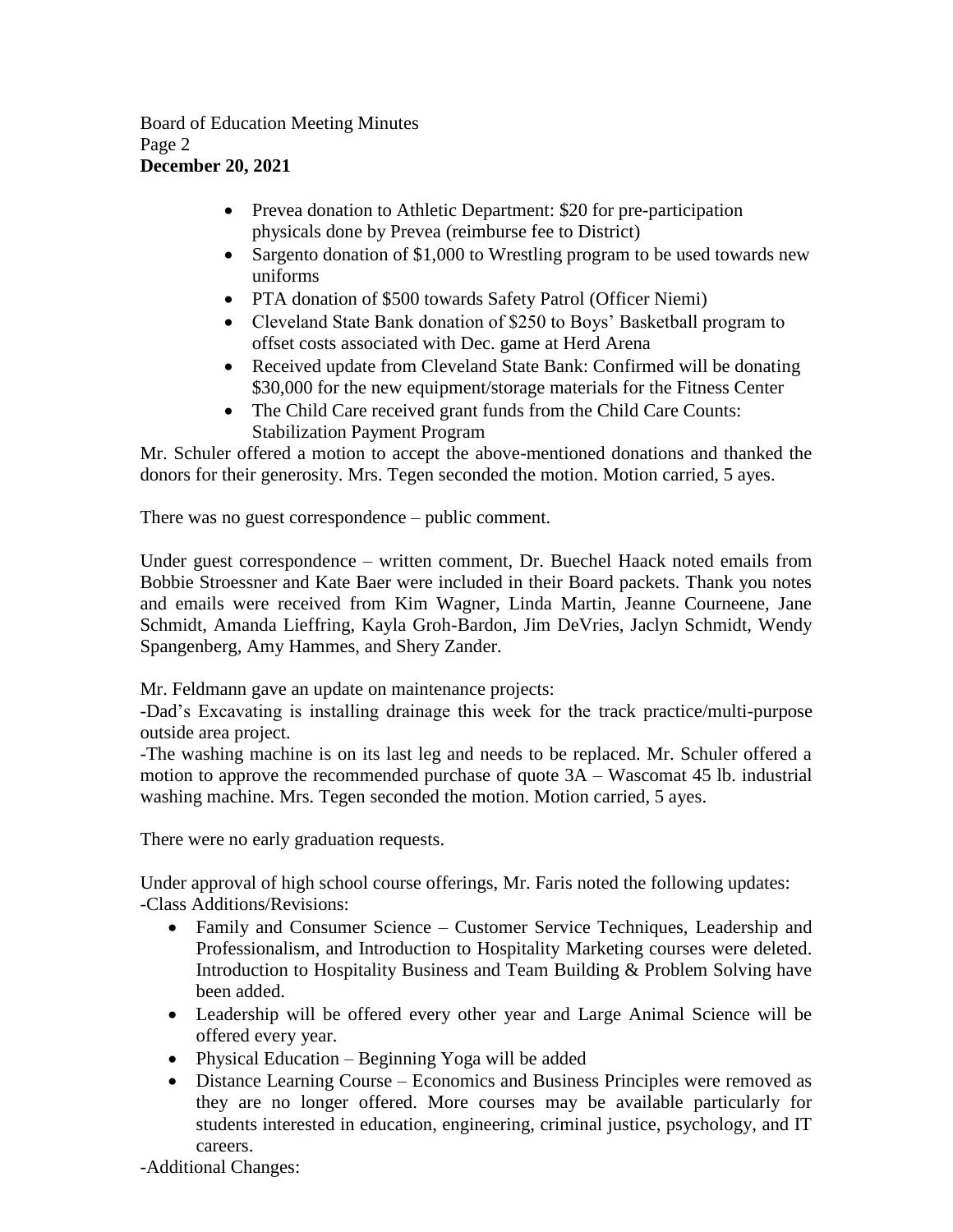## Board of Education Meeting Minutes Page 3 **December 20, 2021**

- Revisions to various course descriptions
- Some of the Culinary courses have been combined.
- Updated the UW-Oshkosh CAPP criteria
- Removal of the option for students to take the AP Biology course also for CAPP credit.
- Inspire Sheboygan County is now Inspire Wisconsin
- Staff names and educational paths have been updated.

Mrs. Spatz offered a motion to approve the 2022-23 High School Course Catalog as presented. Mrs. Tegen seconded the motion. Motion carried, 5 ayes.

Dr. Buechel Haack explained that there are Sheboygan County School Closure Guidelines for delaying and closing schools. The determining factors are wind, temperature, ice, fog, and snow. The District also contacts the county highway department, bus company, and other area schools in determining a delay or school closure.

Per the 2015 Budget Bill, districts must annually report their school accountability results and inform parents of all educational options available. Dr. Buechel Haack noted that this information is posted on the school website. In addition, Dr. Buechel Haack reviewed the 2020-21 Report Card Guide and the 2020-21 Report Cards At-A-Glance document.

Under updates/overview of the Return-to-School Plan, Dr. Buechel Haack shared community transmission rates from the Sheboygan County Division of Public Health. ELG's cases have been stable. She added the formatting in the Return-to-School Plan will need to be updated in order to meet ESSER III guidelines.

Under acceptance of personal approval/resignations:

- A. Mr. Schuler offered a motion to approve Tiffany Faber as HS secretary. Mrs. Spatz seconded the motion. Motion carried, 5 ayes.
- B. Mr. Schuler offered a motion to accept the resignation of Bart Larson HS Athletic Director. Mr. Stecker seconded the motion. Motion carried, 5 ayes. The Board expressed its thanks to Mr. Larson for his years of service.
- C. Mrs. Spatz offered a motion to increase Marki Forstner, Speech Therapist, to 100% FTE. Mrs. Tegen seconded the motion. Motion carried, 5 ayes.

Dr. Buechel Haack shared an update from Joe Sheehan, School Exec Consultant, on the District Administrator search process. A special meeting with be held at 6:00 p.m. before the regular meeting on January 17.

The March 21 Board meeting will be moved to March 14.

Mr. Faris shared the Student Council Activities Report. Students are celebrating Christmas spirit week activities.